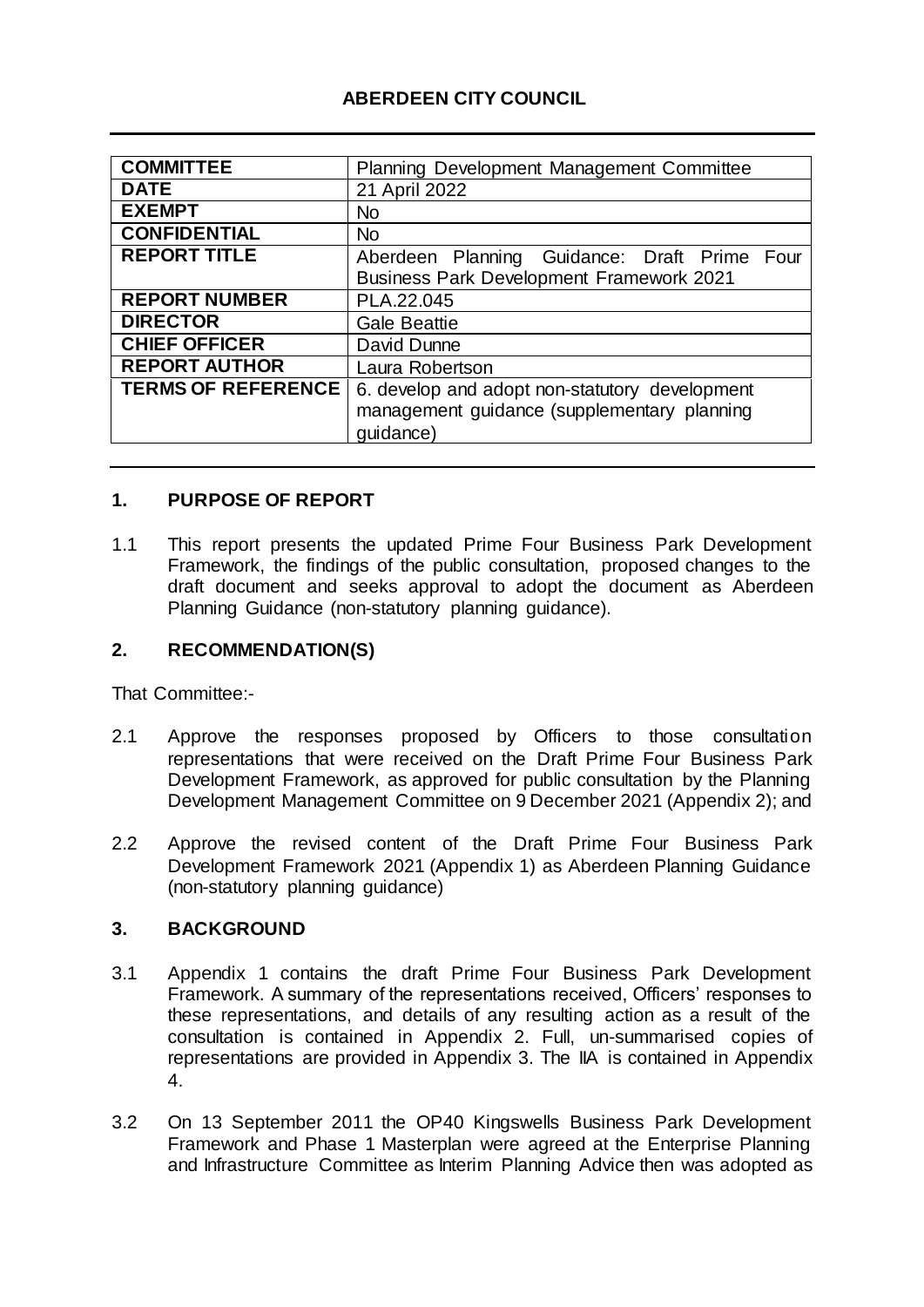Supplementary Guidance to the Aberdeen Local Development Plan (2012). It was then subsequently taken forward as Supplementary Guidance in the Aberdeen Local Development Plan 2017. Subsequent Phase 2 and Phase 3 Masterplans, as well as a Development Framework for OP63, were also all adopted as Supplementary Guidance to the 2017 plan. Given the age of these documents and the fact that a large part of the site is now built out, the Developer has taken the decision to update, refresh and collate the existing document into this Revised Prime Four Business Park Development Framework 2021 document. The general principles, aspirations and design quality across the site will remain the same and are a key part of this development.

- 3.3 The current documents which are to be refreshed by this Revised Development Framework are:
	- The Development Framework and Phase 1 Masterplan found [here,](https://www.aberdeencity.gov.uk/sites/default/files/OP29.Prime4_.DF%26P1.MP_.2017.PP_website.pdf)
	- Phases 2 and 3 Masterplans found [here,](https://www.aberdeencity.gov.uk/sites/default/files/OP29.Prime4_.P2%263.MP_.2017.PP_website.pdf)
	- OP63 Development Framework found [here.](https://www.aberdeencity.gov.uk/sites/default/files/OP63Prime4DevelopFramework052016.pdf)

Once the Proposed Local Development Plan is adopted, and once Supplementary Guidance ceases to hold the statue afforded to it (as described below) this document shall supersede that Supplementary Guidance.

3.4 On the 9th December 2021 Members of the Planning Development Management Committee approved the content of the Draft Prime Four Business Park Development Framework for a consultation exercise and agreed to report back to the same committee within the next 6 months (PLA/21/316). Public consultation ran from 17 December 2021 until 31 January 2022 for a total of 6 weeks. The additional 2 weeks, beyond what would normally be carried out, were added to allow for the Christmas break. The consultation responses from this 6 week period are the basis of this report.

#### **Local Planning policy**

- 3.4 Though originally allocated in a previous Local Development Plan, the Proposed Local Development Plan (PLDP) continues the specialist employment allocation for Prime 4 and the plan has submitted to the Department for Planning and Environmental Appeals (DPEA) to consider via the Examination Process, which is due to start on 1st December.
- 3.5 Although the provision is not yet in force, the Planning etc (Scotland) Act 2019 (Part 9) will repeal the ability to produce and adopt new Supplementary Guidance. In the meantime Supplementary Guidance under the current plan continues to hold the status as forming part of the development plan. However, in anticipation of this forthcoming change, the Planning Authority now proposes to initiate the process to approve such documents as non-statutory Aberdeen Planning Guidance, to sit alongside the next Local Development Plan once it is adopted. This document in its updated form, is proposed to be taken forward as said Aberdeen Planning Guidance.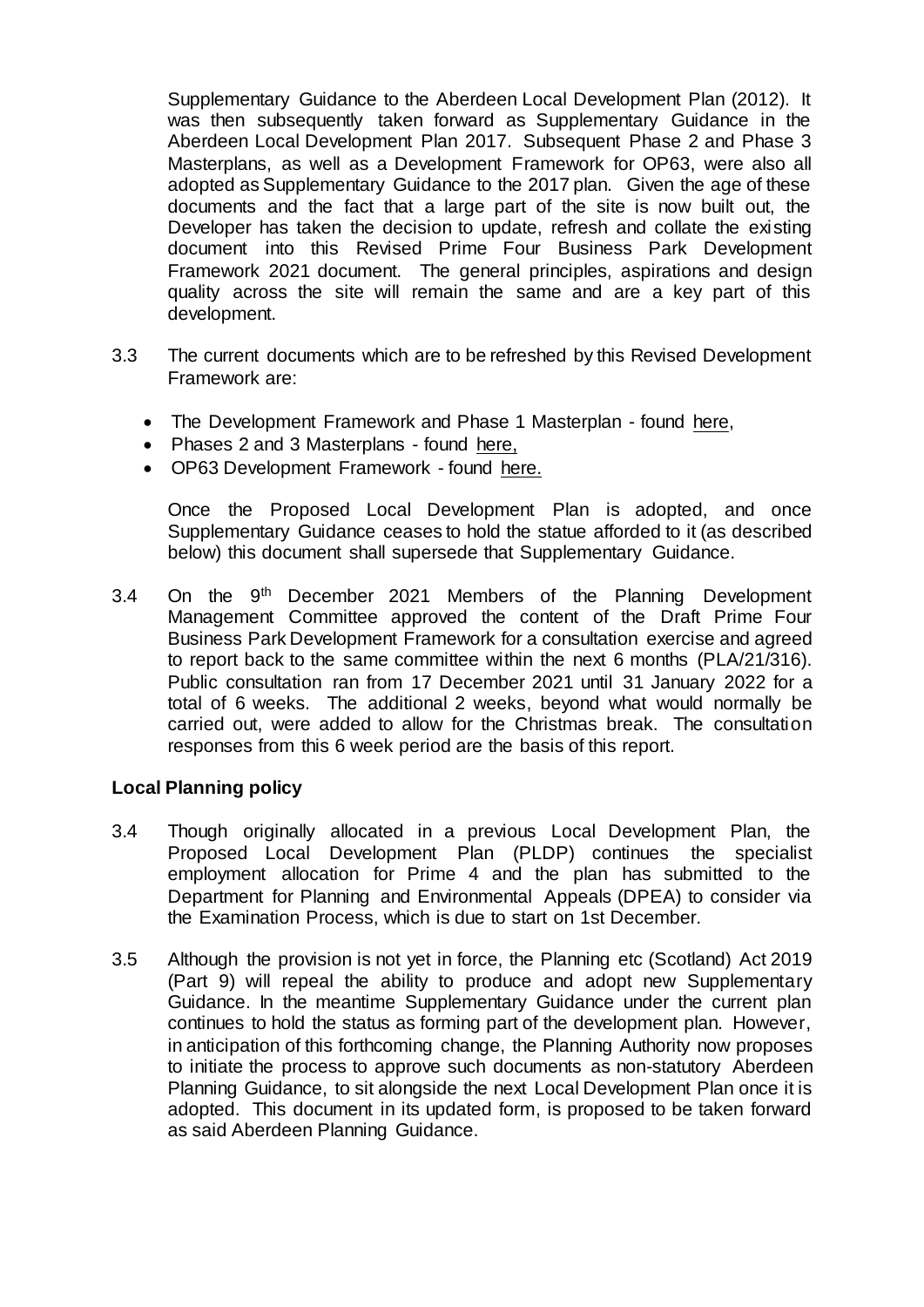- 3.6 The Aberdeen Local Development Plan (2017) allocates two Opportunity Sites as follows:
	- OP29 Prime Four Business Park Kingswells: 50ha of employment.
	- OP63 Prime Four extension: 13ha of employment.
- 3.7 Of the original 63 hectares of employment land that was allocated across the two sites there is around 32 hectares remaining undeveloped and which this Development Framework relates to.

# **Public Consultation**

- 3.8 Stakeholder, the public and other interested parties have been given the opportunity to comment on the Development Framework and a number of other documents and planning applications for Prime Four Business Park over the last 10 years. This includes the Aberdeen Local Development Plans preparation processes, a programme of consultant-led community and stakeholder engagement on Masterplans and Development Frameworks, and through the statutory planning application process.
- 3.9 The public consultation for the Draft Prime Four Business Park Development Framework ran for a period of 6 weeks from 17 December 2021 to 31 January 2022. The draft document was publicised and available as follows:
	- Publication of document on Aberdeen City Council 'Consultation Hub' <https://consultation.aberdeencity.gov.uk/>
	- Press release on the Council's website advertising the consultation period, how to view and comment on the Draft Framework,
	- Notification (email) of the consultation issued to statutory consultees such as Community Councils,
	- Press advert placed in the P&J newspaper to advertise the consultation period.

Unfortunately given the Covid pandemic it was not possible to have hard copies but these were available on request, but no requests were received.

3.10 A total of 8 responses were received to the consultation, primarily from agencies and statutory consultees. Full, un-summarised copies of the representations received are provided in Appendix 3.

# **Summary of key issues arising from engagement and consultation**

- 3.11 A full and detailed list of comments received to the consultation is contained in Appendix 2, including Officer's responses and recommended changes to the matters raised. A summary of key issues is outlined below:
	- Welcome dedicated section to the historic environment,
	- Reference to the wrong Sewers for Scotland edition,
	- A90 including the AWPR have no easily accessible fuel stop between Ellon to the north and Stracathro/ Bridge of Fiddes to the south. The south-west corner of the site would make a good refuelling stop or the redevelopment of the Five Mile Garage site.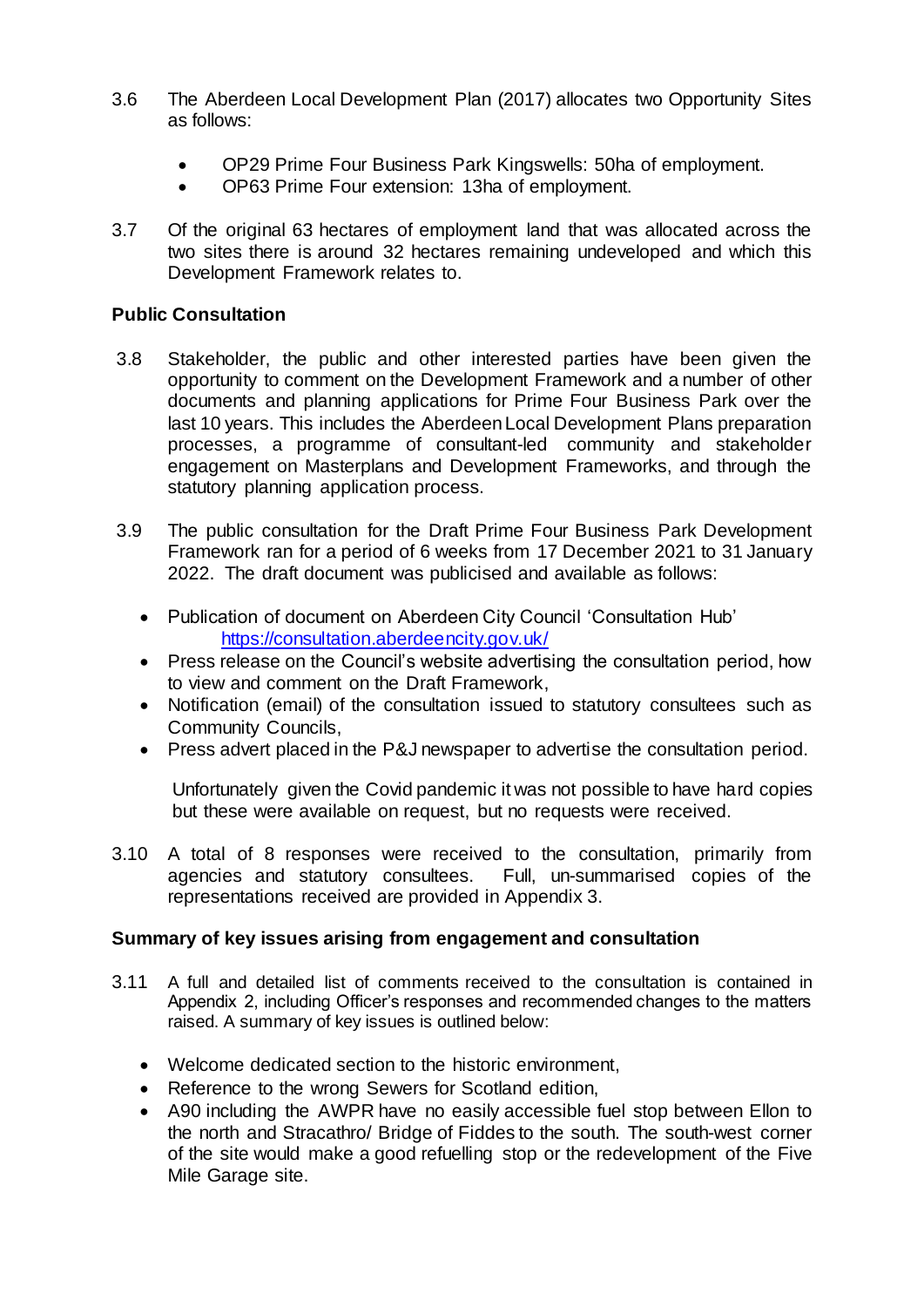- Any new development should provide refuelling, electric vehicle charging and preferably hydrogen refuelling facilities,
- Any development should enhance mixed use walking and cycling path,
- Woodland network not as extensive as previous Framework document showed,
- Support key principles and in particular, in relation to the Green Space Network and using footpath and cycling connections to encourage sustainable travel to and around the site,
- Benefit in carrying out an assessment on the impact and success of previous Framework,
- Incorporation of blue-green infrastructure within the development,
- Strongly support identification of design principles, particularly in relation to the active travel path network, active frontages, public spaces, the integration of existing natural features and opportunities to incorporate enhancements to biodiversity into the design,
- Pedestrian and cycle links should be prioritised over vehicles, particularly between office buildings, shops etc,
- Consider that the principles protecting natural features, biodiversity and improve wildlife should be strengthened,
- Improve cycle connections to A944, make the plans clear,
- The heights of the existing buildings in Prime Four should be used as a guide for any new development,
- Strongly support the inclusion of the buffer and localised areas of open space in relation to the ancient woodland,
- Welcome recognition of amenity opportunity presented by the SUDS basin,
- The protection and integration of key landscape features, such as the ancient woodland to create, a sense of place is supported.
- 3.12 As a result of the representations received, several actions and amendments were recommended to the Prime Four Business Park Development Framework. A full and detailed list of actions and recommended amendments is contained in Appendix 2 however a summary is provided below:
	- Ensure correct policy and guidance is referenced in the document,
	- Consider further to the tree belts around the Friends Burial Ground and the western boundary per the previous Framework and update fig 24 accordingly,
	- Incorporate the reference to Blue- Green infrastructure in a number of locations throughout the Development Framework including figure 16, figure 24 and within the key principles,
	- Add in an extra "proposed cycle network" dashed line alongside the "proposed footpath network" dashed line between the A944 frontage and the western hub in order to allow this link between these areas to be both pedestrian and bike,
	- Add text to state any proposal will include and be informed and shaped by (but not exclusive to) Landscape Visual Impact Assessments, 3D visuals, boundary treatment assessments and sections through the site.

On completion of the changes to the Development Framework it is proposed the document is adopted as Aberdeen Planning Guidance.

#### **Strategic Environmental Assessment**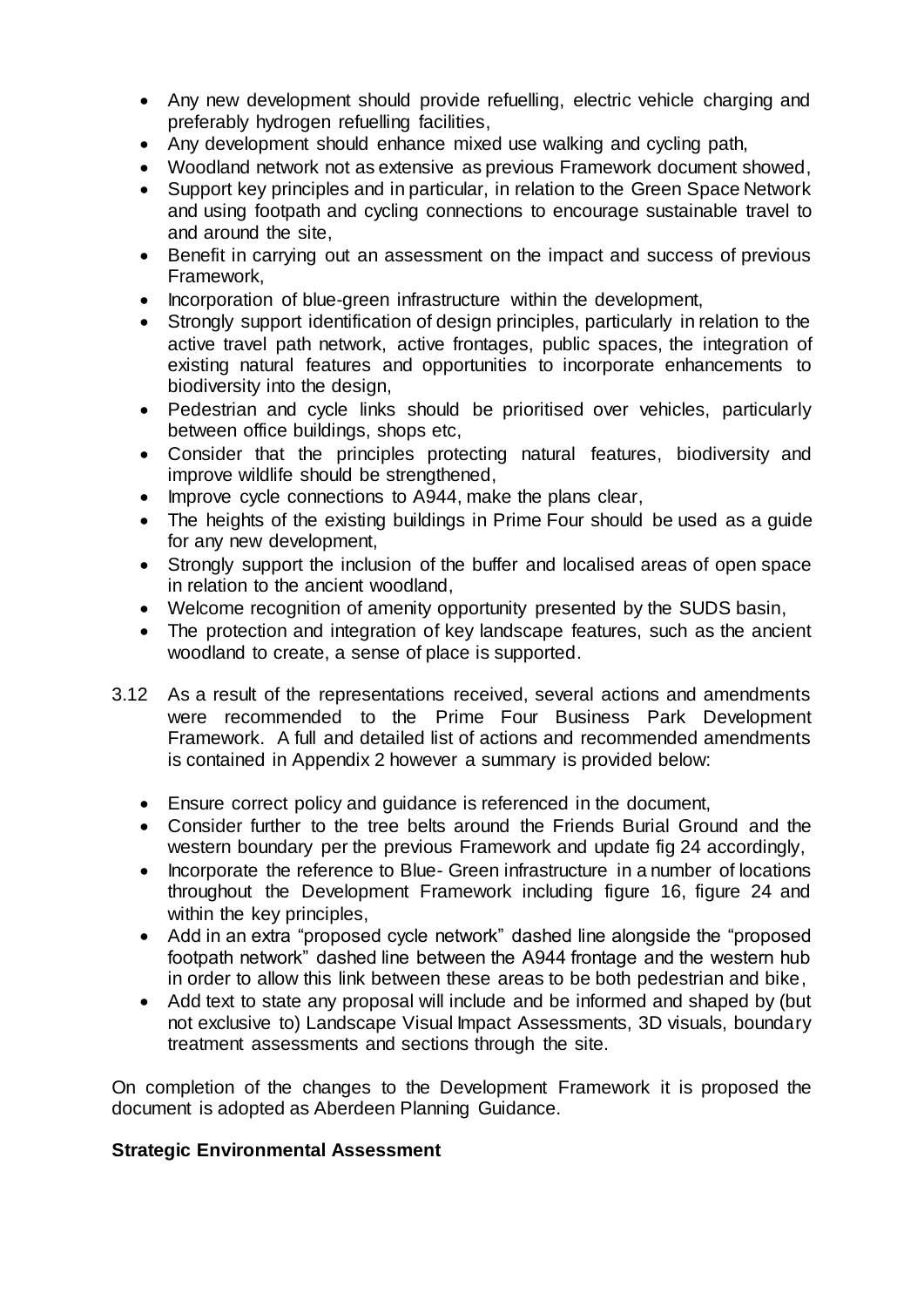3.13 A Strategic Environmental Assessment (SEA) for the Prime Four site has been undertaken as a part of the Aberdeen Local Development Plan process

### **4. FINANCIAL IMPLICATIONS**

4.1 The Draft Framework has been produced by planning and design consultants Halliday Fraser Munro (HFM) on behalf of the landowners (DRUM), who have met the cost for its preparation, including all consultation and engagement to date.

### **5. LEGAL IMPLICATIONS**

5.1 There are no direct legal implications arising from the recommendations in this report.

### **6. MANAGEMENT OF RISK**

| <b>Category</b>     | <b>Risk</b>                                    | (L)<br>Low    | <b>Mitigation</b>                                  |
|---------------------|------------------------------------------------|---------------|----------------------------------------------------|
|                     |                                                | Medium (M)    |                                                    |
| <b>Strategic</b>    | Not having an up-to-                           | High (H)<br>L | Agree the<br>of a<br>content                       |
| <b>Risk</b>         | Framework<br>date                              |               | Development Framework for                          |
|                     | could result in longer                         |               | the area to publicly agree                         |
|                     | timescales to manage                           |               | acceptable<br>forms<br>οf                          |
|                     | and process planning                           |               | development upfront and in                         |
|                     | applications for<br>the<br>area and affect the |               | advance<br>of<br>planning<br>applications<br>being |
|                     | authority's<br>planning                        |               | submitted.                                         |
|                     | obligation<br>to                               |               |                                                    |
|                     | determine                                      |               |                                                    |
|                     | applications within a                          |               |                                                    |
|                     | set time period.                               |               |                                                    |
| <b>Compliance</b>   | N/A                                            |               |                                                    |
| <b>Operational</b>  | N/A                                            |               |                                                    |
| <b>Financial</b>    | N/A                                            |               |                                                    |
| <b>Reputational</b> | The<br>absence of an                           | L             | the<br>content<br>of a<br>Agree                    |
|                     | approved Framework                             |               | Framework to guide future                          |
|                     | that<br>mean<br>may<br>development could be    |               | development and maximise<br>land use efficiency.   |
|                     | piecemeal and result                           |               |                                                    |
|                     | missed<br>in                                   |               |                                                    |
|                     | opportunities<br>to                            |               |                                                    |
|                     | maximise                                       |               |                                                    |
|                     | development potential<br>in a cohesive way.    |               |                                                    |
| <b>Environment</b>  | In the absence of a                            | $\mathsf{L}$  | content<br>of a<br>the<br>Agree                    |
| / Climate           | there<br>Framework                             |               | Framework to guide future                          |
|                     | would<br>not<br>be<br>set                      |               | development and maximise                           |
|                     | the<br>principles<br>for                       |               | land use efficiency.                               |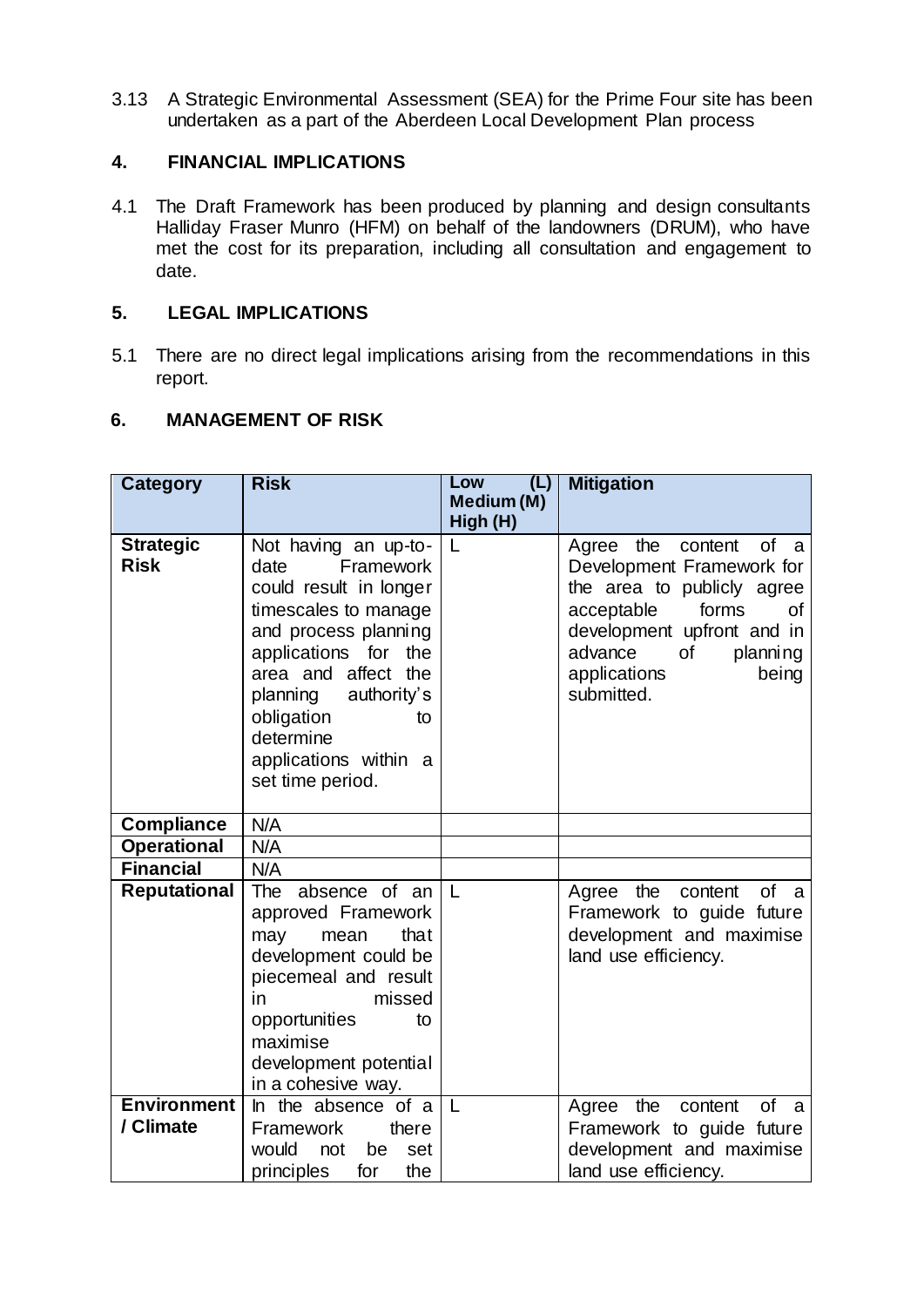| landscaping,<br>protection of<br>the<br>environment |  |
|-----------------------------------------------------|--|
| drainage provision.                                 |  |

# **7. OUTCOMES**

| <b>COUNCIL DELIVERY PLAN</b>                               |                                                                                                                                                                                                                                                                                                                                                                                                                              |  |
|------------------------------------------------------------|------------------------------------------------------------------------------------------------------------------------------------------------------------------------------------------------------------------------------------------------------------------------------------------------------------------------------------------------------------------------------------------------------------------------------|--|
|                                                            |                                                                                                                                                                                                                                                                                                                                                                                                                              |  |
|                                                            | <b>Impact of Report</b>                                                                                                                                                                                                                                                                                                                                                                                                      |  |
| <b>Council</b><br>Aberdeen City<br><b>Policy Statement</b> | The proposals in this report have no impact on the<br><b>Council Policy Statement</b>                                                                                                                                                                                                                                                                                                                                        |  |
|                                                            |                                                                                                                                                                                                                                                                                                                                                                                                                              |  |
| Aberdeen City Local Outcome Improvement Plan               |                                                                                                                                                                                                                                                                                                                                                                                                                              |  |
| Prosperous<br>Economy<br><b>Stretch Outcomes</b>           | The Prime Four site is allocated for 62.7 ha with this<br>revised Draft Framework identifying around 33 ha<br>still to be developed, thereby supporting a ready<br>supply of employment land which would result in job<br>creation (Key Driver 2.1, 2.2).                                                                                                                                                                    |  |
| Prosperous People Stretch<br><b>Outcomes</b>               | The Framework has been designed to include a<br>series of green spaces to support health and well-<br>being of all ages (Key Driver 11.3).                                                                                                                                                                                                                                                                                   |  |
| Place Stretch<br>Prosperous<br><b>Outcomes</b>             | The Draft Framework supports the delivery of an<br>landscape network, including<br>attractive<br>green<br>spaces and the development would support active<br>travel options (Key Driver 13.2 and 15.2).<br>All new development is required to reduce emissions<br>and the development included electrical charging<br>points to future proof. The Development provides<br>walking and cycling routes and is next to the Park |  |
|                                                            | and Ride. (Key Driver 14.1).                                                                                                                                                                                                                                                                                                                                                                                                 |  |
|                                                            |                                                                                                                                                                                                                                                                                                                                                                                                                              |  |
| Locality Plan - North                                      |                                                                                                                                                                                                                                                                                                                                                                                                                              |  |
| Economy                                                    | The proposal will deliver employment land and as<br>such will result in job creation. (Income<br>and<br>Employment)                                                                                                                                                                                                                                                                                                          |  |
| People                                                     | The site provides cycle and pedestrian routes<br>through the site and through open space provision<br>(Physical health)                                                                                                                                                                                                                                                                                                      |  |
|                                                            |                                                                                                                                                                                                                                                                                                                                                                                                                              |  |

# **8. IMPACT ASSESSMENTS**

| <b>Assessment</b>        | <b>Outcome</b>                                                                  |
|--------------------------|---------------------------------------------------------------------------------|
| <b>Impact Assessment</b> | Stage 1 Impact Assessment completed; Stage 2 impact<br>assessment not required. |